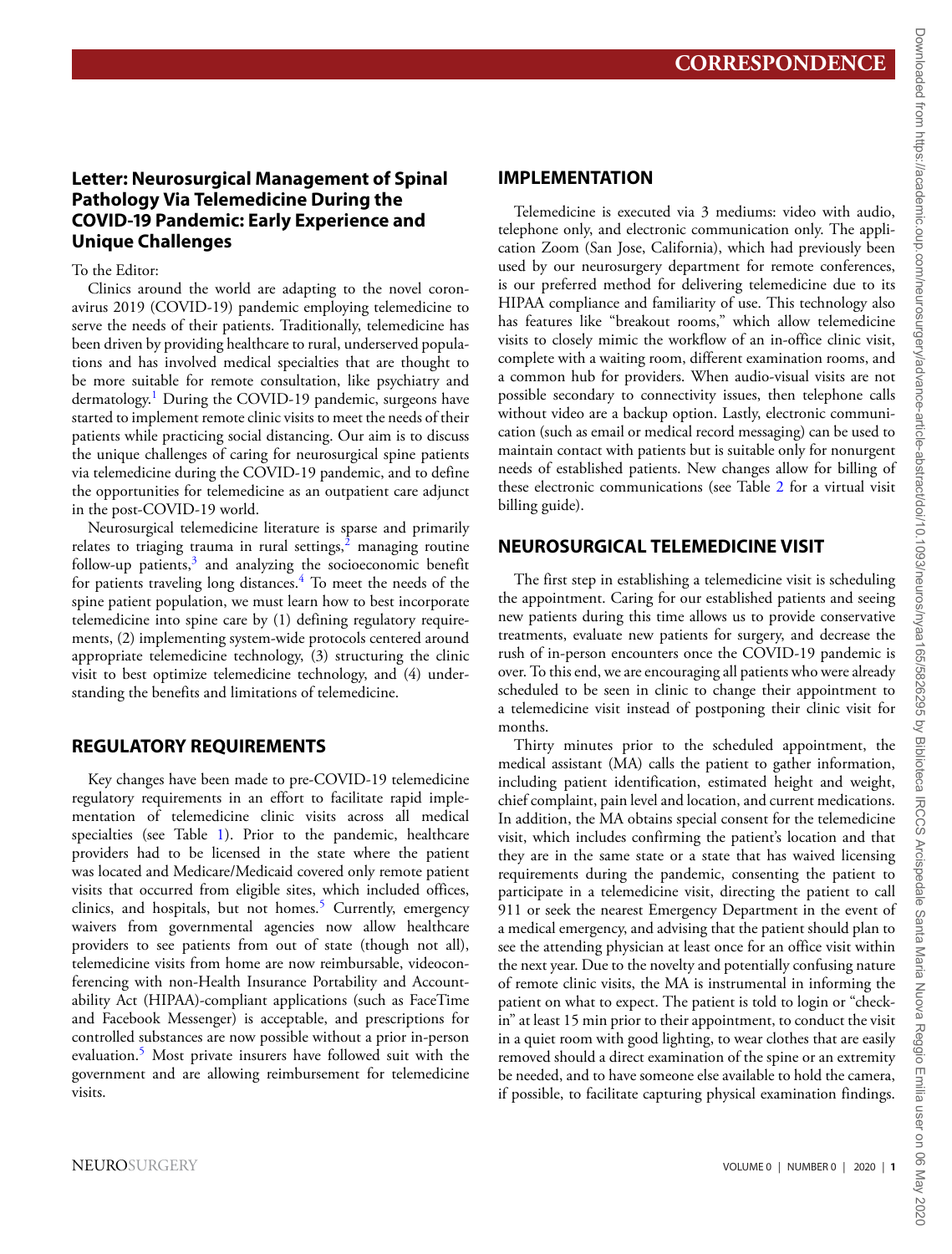<span id="page-1-0"></span>

| TABLE 1. Telemedicine Regulatory Requirements <sup>7,8</sup>                                                                                                                                     |                                                                                                                                                                |
|--------------------------------------------------------------------------------------------------------------------------------------------------------------------------------------------------|----------------------------------------------------------------------------------------------------------------------------------------------------------------|
| Pre-COVID-19                                                                                                                                                                                     | <b>During COVID-19</b>                                                                                                                                         |
| Originating site: Reimbursable sites of care included provider offices,<br>hospitals, health clinics, pharmacies, skilled nursing facilities,<br>ambulances                                      | "Originating site" requirement was waived so that patients can<br>receive services from their homes                                                            |
| Device type: Personal phones and tablets were unauthorized to be<br>used; only certain HIPAA-compliant modalities were acceptable for<br>use                                                     | Patients are now able to use personal phones and tablets to receive<br>services; everyday communication technologies like FaceTime and<br>Skype are acceptable |
| Patient and service eligibility: Limited range of services were provided<br>via telemedicine; patients were required to have seen the provider<br>within previous 3 yr to access remote services | Wide range of services are now available; new patients are now<br>eligible to receive telemedicine services                                                    |
| Prescribing quidance: Prescription for a controlled substance required<br>in-person medical evaluation                                                                                           | Clinicians are now able to prescribe schedule II to V controlled<br>substances to patients seen using telemedicine communication                               |

It is also important for the documenting physician to record the time of the encounter, as billing is done by time.

Recording the patient's history is straightforward, and it can be obtained by a resident or advanced-practice provider (APP) just like in clinic. The physical examination is nuanced, and relies on good lighting, adequate space for the patient to move, the ability for the patient to position the camera in a way that allows for appropriate visualization, and clear specific instructions on the part of the healthcare provider. A pain diagram can be shared to the patient's screen to correlate the location of pain on examination.

One major component of neurosurgical telemedicine visits that differs from general practice telemedicine is the importance of imaging for evaluating and diagnosing disease. Acquiring that imaging poses a unique challenge to neurosurgeons, particularly for new patients who have had imaging done at outside facilities. Traditionally, new patients are instructed to bring compact discs (CDs) to clinic to have them uploaded into the Emory system via LifeImage (Newton, Massachusetts). During the COVID-19 crisis, we have developed several workflows for acquiring outside imaging: (1) the outside imaging center can push images directly to our PACS via PowerShare (Burlington, Massachusetts), (2) the imaging center can upload images to LifeImage and then we transfer them to PACS, (3) the imaging center can give the patient a CD or USB of the images, which the patient can upload from their own computer to LifeImage, or (4) the patient can mail the CD or USB to clinic prior to their telemedicine appointment. We have created "imaging teams" with personnel that expedite image retrieval with the patient prior to their telemedicine visit. During the actual visit, Zoom's screenshare capability facilitates reviewing images with patients, and the ability to draw on the scan in real time allows for effective communication and patient education.

Although the American College of Surgeons and the Surgeon General of the United States have recommended postponement of elective spine surgery during the COVID-19 crisis, $^6$  telemedicine visits for these patients are crucial for triaging urgent issues during this time of crisis; managing patients conservatively with pain medications, steroids, and remote physical therapy

recommendations while their procedure is delayed; following up on postoperative patients; and signing patients up for a surgery waitlist to temper the flood of clinic visits that will occur once the COVID-19 pandemic has resolved. Once the COVID-19 crisis is over, neurosurgeons will need to address this inevitable backlog: perhaps by decreasing clinic time (since we can theoretically see more clinic patients now) and increasing operative time. Regardless, scheduling patients for surgery without an in-office visit has interesting moral, legal, and ethical implications, which have largely never been thought of until this point.

### **BENEFITS AND LIMITATIONS OF TELEMEDICINE**

The obvious benefit of telemedicine visits during the COVID-19 pandemic is the ability to continue patient care in a safe way that decreases the risk of transmission of the virus. Other benefits, like socioeconomic impact, have implications that extend beyond this time of crisis. Telemedicine has the potential to relieve the burden of travel for patients who seek expert opinions at tertiary medical centers but live far away. Reduced in-office clinic visits could lead to less overhead with decreased demand for electricity, parking, front desk staff, and waiting/examination room space.

A good motor examination is critical for the evaluation of a neurosurgical spine patient. Completing a thorough physical examination via telemedicine is not yet possible. In the future, we will need to support innovative technologies that will allow for more accurate remote neurological evaluations. At present, there is no substitution for the subtleties of an in-office visit, such as detecting the odor of tobacco on a patient who claims they are a nonsmoker, but time will tell whether telemedicine visits taking the place of in-office visits has any impact on patient outcomes.

# **FUTURE OF TELEMEDICINE**

The potential good that can come from incorporating telemedicine into neurosurgery is immense. Questions remain whether the relaxed regulatory regulations that have enabled the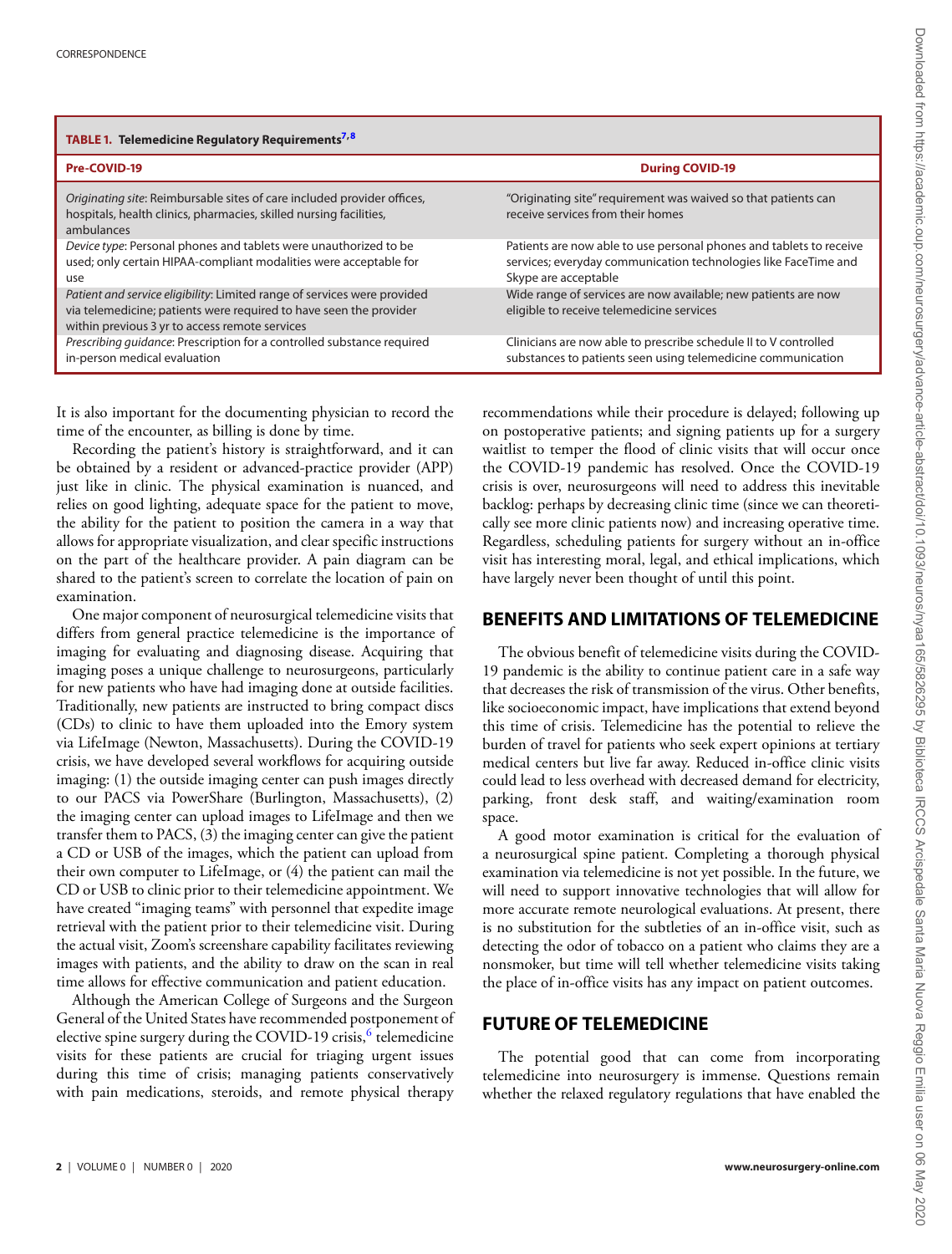<span id="page-2-0"></span>

|                                                 |                                                                                                                                                                                                                                                                                                                                         | tants, Nurse-Midwives, Clinical Nurse Specialists, Certified Registered Nurse Anesthetists)                                                                                                                                                                                                                                                                                                                                                                                                                                                                                                                                                                                         |                                             |                                                                                                                                                                                                                                                                                                                                                                                                                               | TABLE 2.  Virtual Visits for Providers Who Can Bill Evaluation and Management Services During COVID-19 Emergency <sup>9</sup> (eg, Physicians, Nurse Practitioners, Physician Assis-                                                                                                                                                                                                                                                                                                                                                                                                                                                                                                                                    |                                                                                                            |
|-------------------------------------------------|-----------------------------------------------------------------------------------------------------------------------------------------------------------------------------------------------------------------------------------------------------------------------------------------------------------------------------------------|-------------------------------------------------------------------------------------------------------------------------------------------------------------------------------------------------------------------------------------------------------------------------------------------------------------------------------------------------------------------------------------------------------------------------------------------------------------------------------------------------------------------------------------------------------------------------------------------------------------------------------------------------------------------------------------|---------------------------------------------|-------------------------------------------------------------------------------------------------------------------------------------------------------------------------------------------------------------------------------------------------------------------------------------------------------------------------------------------------------------------------------------------------------------------------------|-------------------------------------------------------------------------------------------------------------------------------------------------------------------------------------------------------------------------------------------------------------------------------------------------------------------------------------------------------------------------------------------------------------------------------------------------------------------------------------------------------------------------------------------------------------------------------------------------------------------------------------------------------------------------------------------------------------------------|------------------------------------------------------------------------------------------------------------|
| Method of<br>communi-<br>cation                 | What is the service?                                                                                                                                                                                                                                                                                                                    | CPT/HCPCS code                                                                                                                                                                                                                                                                                                                                                                                                                                                                                                                                                                                                                                                                      | relationship<br>provider<br>Patient<br>with | <b>Documentation</b><br>requirements                                                                                                                                                                                                                                                                                                                                                                                          | Suggested attestations                                                                                                                                                                                                                                                                                                                                                                                                                                                                                                                                                                                                                                                                                                  | Payors                                                                                                     |
| American Well<br>FaceTime,<br>Univago,<br>Zoom, | G<br>visual system between<br>A telehealth visit uses<br>real-time audio and<br>a provider and a<br>patient                                                                                                                                                                                                                             | https://www.cms.gov/Medicare/<br>Medicare-General-Information/<br>services, eg, consultations, will<br>99201 to 99215 (office or other<br>Telehealth/Telehealth-Codes<br>*99291 to 99292 (critical care)<br>Medicare-approved services,<br>+99281 to 99285 (emergency<br>other payors: see CPT<br>99231 to 99233 (subsequent<br>99241 to 99245 (outpatient<br>to 99223 (inpatient<br>All noncovered Medicare<br>approved 99XXX/G-code<br>99251 to 99255 (inpatient<br>be cross-walked to the<br>For a complete list of<br>department visits)<br>outpatient visits)<br>consultations)<br>consultations)<br>hospital day)<br>Appendix P<br>admissions)<br>*99221<br>For all<br>visit: | established<br>New or                       | Documentation should mirror<br>minutes, over half of<br>Time-based attestation: "Total<br>modifier 95 at charge entry to<br>indicate the service occurred<br>which was spent counseling<br>examination and medical<br>The provider should add<br>an in-person office visit<br>components of history,<br>time-based statement<br>Include your normal<br>decision making, or<br>telehealth visit<br>via telehealth<br>time<br>δ | This particular visit occurred during<br>health information is protected<br>Our team would provide follow<br>performed with the originating site<br>distant site at PROVIDER LOCATION<br>nature of our telehealth visits, that:<br>up care in person if/when the<br>and recommend diagnostics<br>and treatments based on my<br>I would evaluate the patient<br>This is a telehealth visit that was<br>I discussed with the patient the<br>recorded and that personal<br>Verbal consent to participate in<br>Our sessions are not being<br>at PATIENT LOCATION and the<br>the 2020 COVID19 outbreak<br>video visit was obtained<br>patient needs it<br>assessment<br>$\widehat{c}$<br>$\widehat{\mathcal{O}}$<br>$\odot$ | All payors G<br>(Medicare<br>only)                                                                         |
| Telephone<br>only                               | previous 7 d nor lead to<br>A telephone evaluation<br>available appointment<br>(E/M) service provided<br>cannot originate from<br>procedure within the<br>a related E/M service<br>provided within the<br>next 24 h or soonest<br>and management<br>patient, parent, or<br>guardian; the call<br>an E/M service or<br>to an established | 99441 to 99443 (telephone E/M)<br>G2012 (virtual check-in)                                                                                                                                                                                                                                                                                                                                                                                                                                                                                                                                                                                                                          | Established                                 | telephone discussion and the<br>total amount of time spent in<br>include a summary of the<br>Documentation should<br>medical discussion.                                                                                                                                                                                                                                                                                      | Our calls are not being recorded<br>This particular visit occurred during<br>Our team would provide follow<br>Verbal consent to participate in the<br>up care in person if/when the<br>nature of our telephone call, that:<br>and recommend diagnostics<br>and treatments based on my<br>This is a telephone visit that was<br>I would evaluate the patient<br>performed on DATE OF SERVICE.<br>I discussed with the patient the<br>telephone visit was obtained.<br>and that personal health<br>information is protected<br>the 2020 COVID-19 outbreak<br>patient needs it<br>assessment<br>$\widehat{c}$<br>$\widehat{\mathfrak{S}}$<br>$\widehat{\Omega}$                                                            | other payors<br>may expand<br>their policy<br>emergency<br>Blue Cross;<br>during the<br>Medicaid,<br>COVID |

Downloaded from https://academic.oup.com/neurosurgery/advance-article-abstract/doi/10.1093/neuros/nyaa165/58295 by Biblioteca IRCCS Arcispedale Santa Maria Muova Reggio Emilia user on 06 May 2020 Downloaded from https://academic.oup.com/neurosurgery/advance-article-abstract/doi/10.1093/neuros/nyaa165/5826295 by Biblioteca IRCCS Arcispedale Santa Maria Nuova Reggio Emilia user on 06 May 2020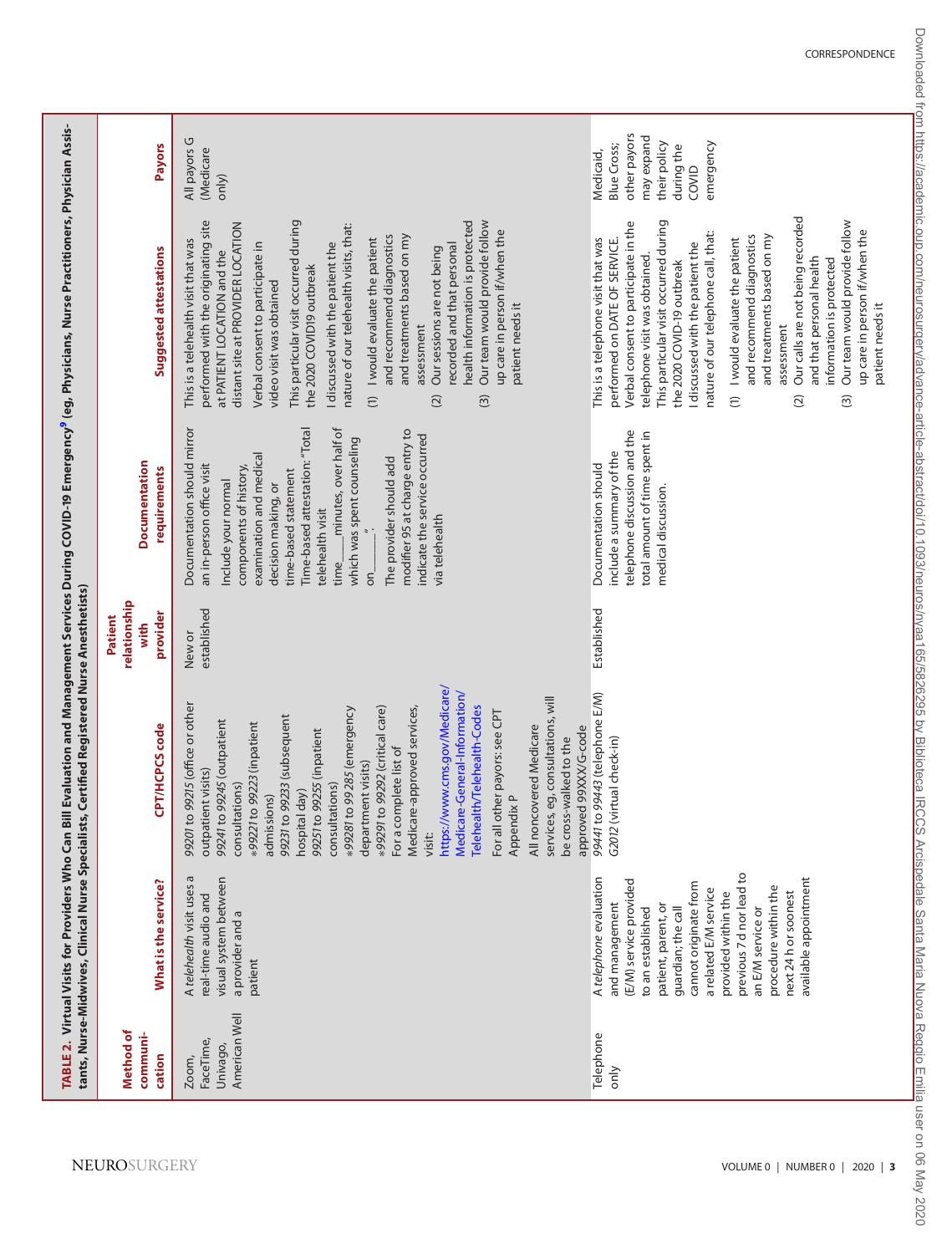<span id="page-3-0"></span>

| TABLE 2. Continued              |                                                                                                                                                                                        |                                                                                                                                        |                                             |                                                                                                                                                                                                                                                                                                                                                                                                                                                                                                                                  |                                                                                                                                                                                                                                                                                                                                                                                                                                                                                                                                                                                              |                                    |
|---------------------------------|----------------------------------------------------------------------------------------------------------------------------------------------------------------------------------------|----------------------------------------------------------------------------------------------------------------------------------------|---------------------------------------------|----------------------------------------------------------------------------------------------------------------------------------------------------------------------------------------------------------------------------------------------------------------------------------------------------------------------------------------------------------------------------------------------------------------------------------------------------------------------------------------------------------------------------------|----------------------------------------------------------------------------------------------------------------------------------------------------------------------------------------------------------------------------------------------------------------------------------------------------------------------------------------------------------------------------------------------------------------------------------------------------------------------------------------------------------------------------------------------------------------------------------------------|------------------------------------|
| Method of<br>communi-<br>cation | What is the service?                                                                                                                                                                   | CPT/HCPCS code                                                                                                                         | relationship<br>provider<br>Patient<br>with | <b>Documentation</b><br>requirements                                                                                                                                                                                                                                                                                                                                                                                                                                                                                             | Suggested attestations                                                                                                                                                                                                                                                                                                                                                                                                                                                                                                                                                                       | <b>Payors</b>                      |
| exchange<br>(portal)<br>EMR     | between a patient and<br>their provider through<br>communication must<br>be initiated by the<br>an online patient<br>portal; the portal<br>communication<br>An e-visit is a<br>patient | recorded video and/or images<br>99421 to 99423 (online digital<br>G2010 (remote evaluation of<br>submitted by patient)<br>E/M service) | Established                                 | contacted and how much time<br>Suggestion: Addend the initial<br>ensure documentation on the<br>was spent on each encounter<br>communication, both via the<br>contacted and how long was<br>scheduled and checked in to<br>Include how the patient was<br>include how the patient was<br>over a cumulative 7 d period<br>portal or via the telephone,<br>spent on each addendum.<br>An appointment must be<br>Documentation should<br>Cerner note to include<br>cumulative services<br>This code covers all<br>correct encounter | during the 2020 COVID-19 outbreak,<br>review, reviewing and/or providing<br>and management service that was<br>This is an online digital evaluation<br>direct questions, performing data<br>I spent XX minutes on DATE(S) OF<br>including answering the patient's<br>SERVICE via PORTAL/TELEPHONE<br>initiated from the patient on the<br>The total time at the end of the 7<br>date of service above via EMORY<br>This particular e-visit occurred<br>during which the government<br>declared a public state of<br>day billing period was_<br>PATIENT PORTAL.<br>medications.<br>emergency. | All payors G<br>(Medicare<br>only) |
| Allowed during COVID emergency. |                                                                                                                                                                                        |                                                                                                                                        |                                             |                                                                                                                                                                                                                                                                                                                                                                                                                                                                                                                                  |                                                                                                                                                                                                                                                                                                                                                                                                                                                                                                                                                                                              |                                    |